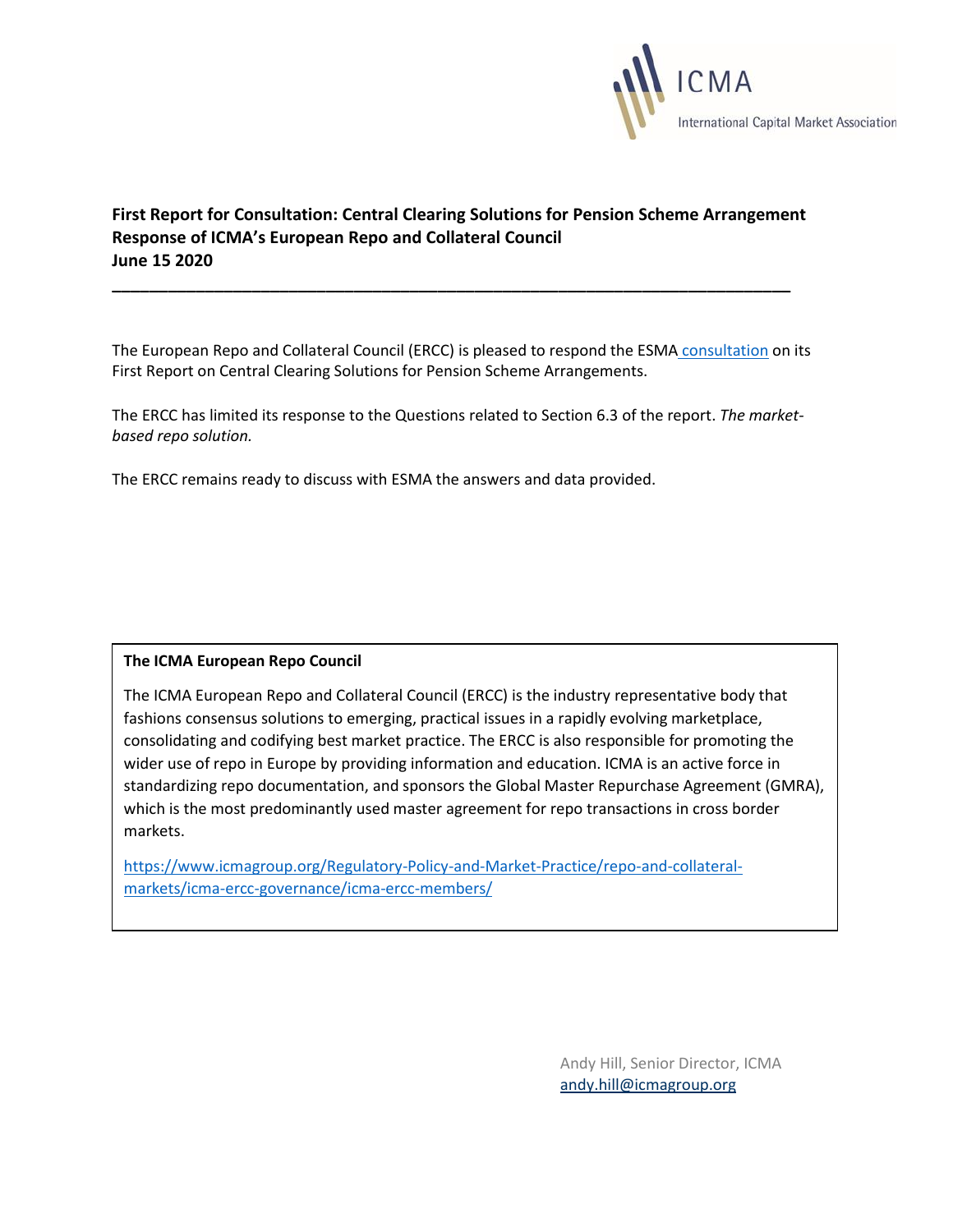### **Section 6.3: The market-based repo solution**

## **Q23: What is your view on solutions based on collateral transformation via the repo market? Do you think that initiatives on collateral transformation solutions via the repo market constitute one possible solution? What other solutions are worth exploring?**

The ERCC would posit that the repo market is an important vehicle that is already used extensively by PSAs for collateral transformation in order to manage variation margin and other liquidity requirements. However, this is not sufficient in itself, particularly in times of periodic illiquidity or unexpected stressed scenarios, which is discussed and illustrated in more detail in the response to Q24.

The ERCC therefore believes that there are a number of other potential initiatives that should be considered alongside the market-based repo solution. As outlined in the response to Q24, the main constraint on access to the market, particularly for PSAs, is the limited capacity of bank intermediaries. Therefore, supplementary solutions should focus both on increasing intermediary capacity to support access and on back-stopping it in extreme cases of market deterioration.

### *Balance sheet relief*

While it is not the only constraint on banks' balance sheets, the Leverage Ratio creates significant costs with respect to repo activity (which is predominantly a high volume, low margin business). While banks are able to find netting opportunities to optimize balance sheet usage in the case of activity with clients that engage in two-way repo flows (such as relative value hedge funds), this is not possible with client business that is predominantly one-way: such as PSAs, that are broadly lenders of securities and borrowers of cash. Such activity sits heavily and expensively on banks' balance sheets. Given the fact that PSAs provide a critical social and economic function, and to the extent that their use of the repo market is generally not to generate leverage, it would not seem unreasonable to provide Leverage Ratio relief to bank intermediaries for short-dated repos with PSAs.<sup>1</sup> However, as mentioned, the Leverage Ratio is not the only binding balance sheet constraint on repo intermediation, and this would potentially also need to be considered alongside the impacts of PSA repo activity on banks' risk weighted asset (RWA) capital charges and Net Stable Funding Ratio (NSFR).<sup>2</sup>

#### *Client clearing*

Balance sheet netting opportunities potentially also provide the possibility for increased intermediation capacity, which underlies the proposed solution of sponsored client clearing services for repo. Client clearing has the potential to provide PSA's with access to deeper and more stable sources of repo market liquidity, both in benign and stressed markets (noting that cleared repo markets performed relatively well during the recent Covid-19 crisis – see answer to Q24).

While CCP client clearing solutions in Europe are relatively nascent, their development in the US perhaps give some cause for optimism. In the first half of 2020, total daily volumes of sponsored serviced transactions have been above \$400bn (reaching \$560bn in March 2020), compared with less than

<sup>&</sup>lt;sup>1</sup> It is not clear exactly to what the point on changes to the Leverage Ratio raised in paragraph 71 of the report relates, or how this applies in the case of reverse-repos with PSAs

<sup>&</sup>lt;sup>2</sup> Many banks are also subject to G-SIB scores, which put further constraints on balance sheet over reporting dates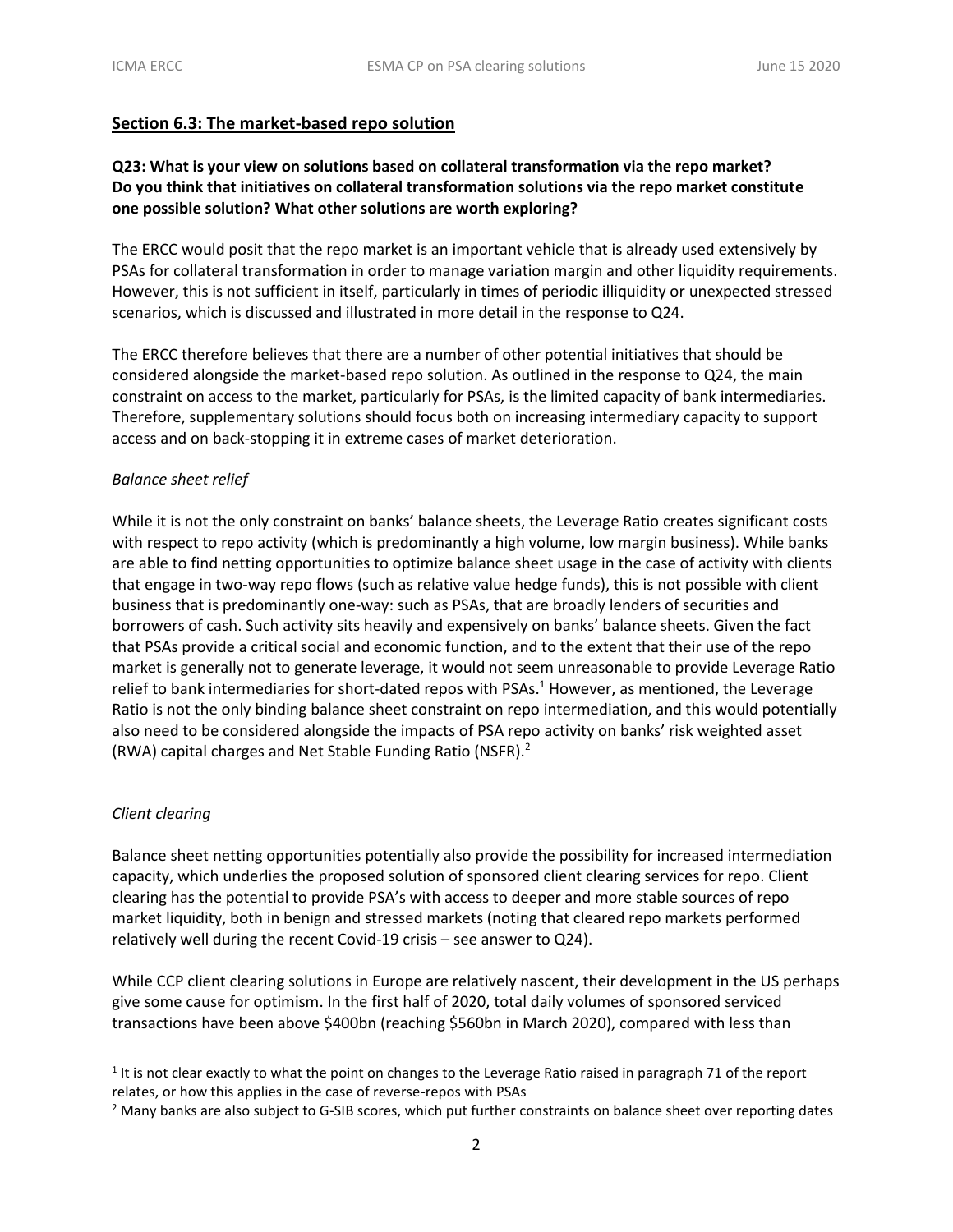\$300bn a year ago.<sup>3</sup> Furthermore, CCPs continue to take strides to develop a highly efficient client clearing ecosystem in Europe, including: (i) the expansion of eligible fund types to a broader range of regulated funds; (ii) providing access to a broader range of underlying markets and asset classes; (iii) connecting to a wider set of execution venues (allowing PSAs "choice" of execution venue when accessing clearing); (iv) expanding connections to a broader range of custodians (better reflecting the range of custodians used by PSAs); and (v) working to increase the number of sponsoring "agents" to sponsor PSAs into clearing.

Ongoing consideration will be required with respect to the availability of clearing members providing client clearing services for repo, as well as guarantees related to available capacity, the risks imbedded in the clearing models, and also operational and intraday liquidity risks related to client clearing. Additionally, to support this solution, and to mitigate the potential credit risks related to client clearing, it would seem to be a prerequisite that PSA's have the ability to have their own Target2 accounts. A further advantage of this is that it would also provide an alternative 'safe haven' vehicle for PSA's to manage their reinvestment risk, rather than relying on money market instruments with their associated credit risk.

However, it also needs to be remembered that whether PSAs are accessing the market bilaterally or through client clearing models, the market will still be required to absorb the same quantity and direction of activity, which, in stressed scenarios, could be significant. <sup>4</sup>

### *Central bank backstop lending facility*

Ultimately, some form of back-stop provision for collateral transformation, ideally in the form of access to a central bank repo facility, would seem prudent, and potentially necessary in extreme cases of market stress or illiquidity. This could be bilateral or via a CCP arrangement (subject to an assessment of the risks and challenges previously highlighted), and would likely need to be offered on terms that are not as favourable as those offered to banks, in order to ensure that this facility is only utilized as a last resort.

<sup>3</sup> Source: DTCC

<sup>&</sup>lt;sup>4</sup> Theoretically it could be argued that for every VM call there is an equal and opposite VM post, which should eventually net through the system. However, this does not take account of the fact that not all VM will find its way back into the repo market, and almost certainly not instantaneously.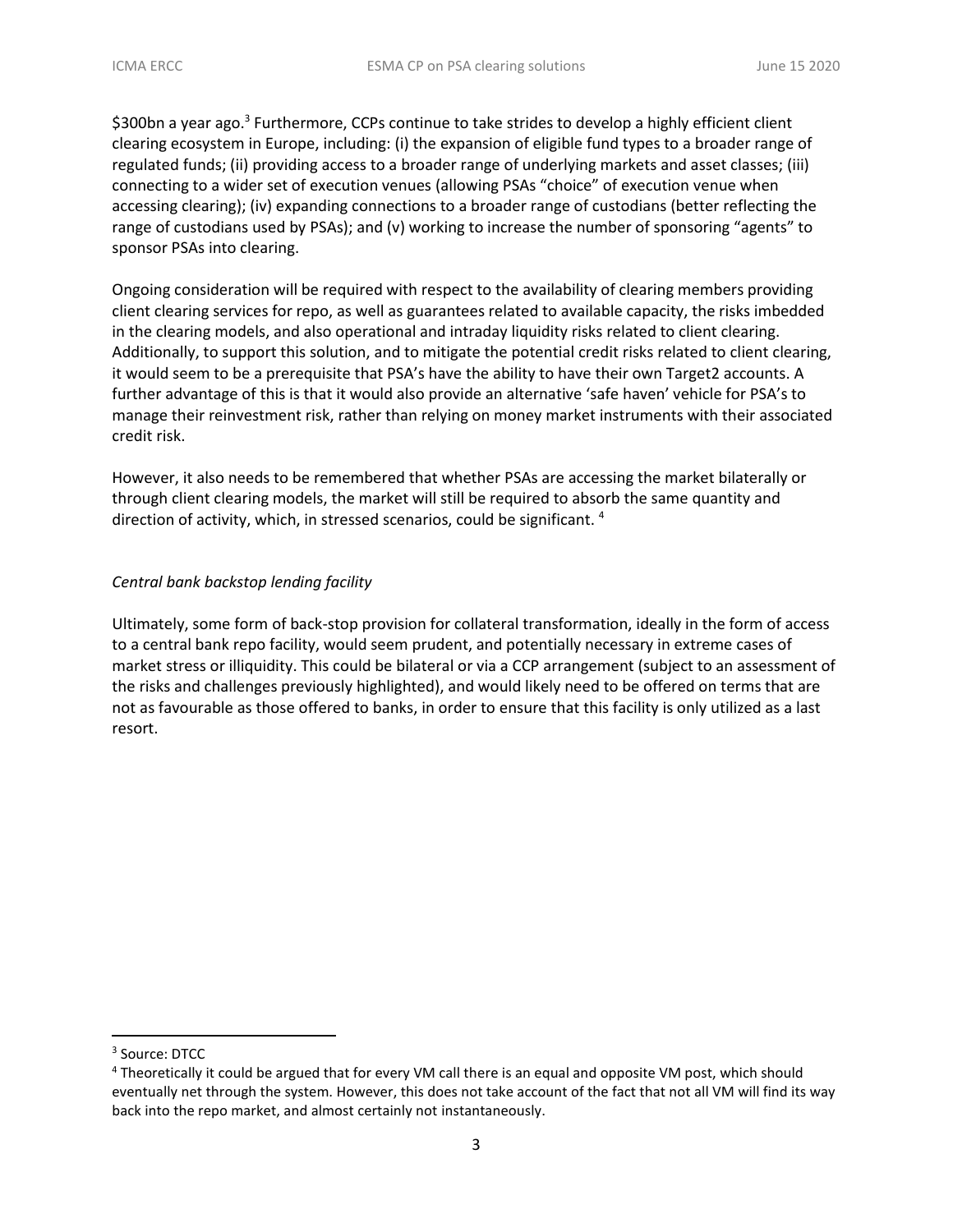**Q24: Do you think that the repo market is suitable for PSAs' needs? If not, what are the impediments for PSAs to access the repo market? Please elaborate on the reasons for your answer, specifying if these are related to cost, operational complexities or regulatory constraints.**

#### *Size and functioning of the European repo market*

The ERCC would agree with the observation of a steady growth in the size of the European repo market in recent years, as highlighted by the semi-annual ERCC European Repo Market Surveys (see Figure 1). This growth can largely be attributed to four main factors: (i) increased demand for collateral management and collateral transformation due to regulatory requirements (including Liquidity Coverage Ratio and various clearing/margin rules); (ii) improved netting efficiencies and balance sheet management by bank intermediaries; (iii) expansionary monetary policy with a ballooning of banks' excess reserves; and (iv) continued growth in the size of the underlying bond markets.



#### **Figure 1: the size of the European repo market**

#### *Source: [ICMA ERCC European Repo Market Survey, December 2019](https://www.icmagroup.org/assets/documents/Regulatory/Repo/Surveys/ICMA-European-repo-market-survey-number-38-conducted-December-2019-210420.pdf)*

The ERCC would also agree with the observation that while the European market functions well for the majority of the time, there are occasions when the market become vulnerable, and when intermediation capacity may struggle to support the required demand for market access. This tends to be over key balance sheet reporting dates, in particular financial year-ends, but also, as we have seen more recently, during less predictable conditions of market stress.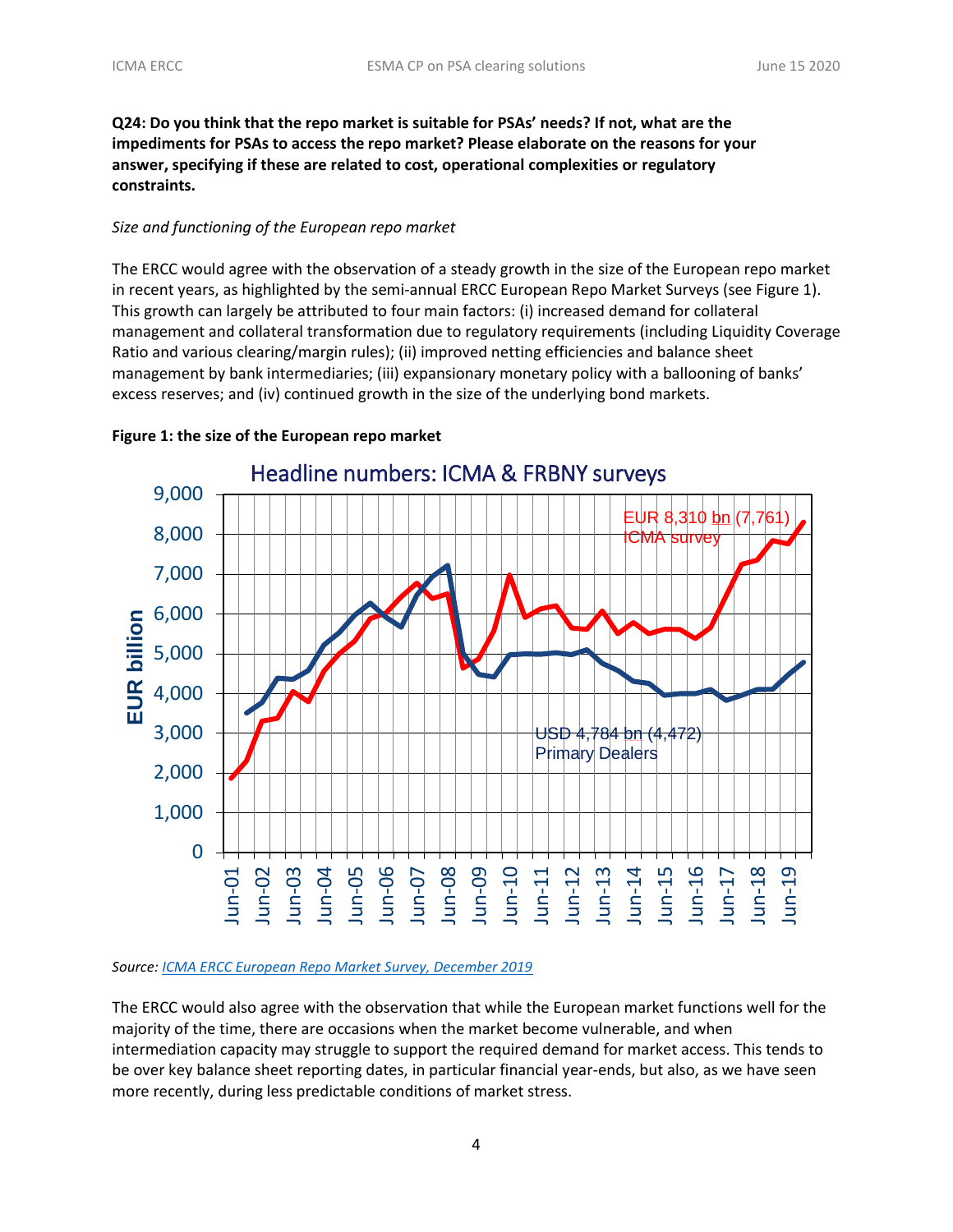### *Stressed market conditions*

Perhaps the most pertinent point of reference for recent repo market dislocations is the 2016 year-end (documented in the ICMA report *[Closed For Business: A post-mortem of the European repo market](https://www.icmagroup.org/assets/documents/Regulatory/Repo/ICMA-ERCC-year-end-report-2016-AndyHill-020317.pdf) [break-down over the 2016 year-end](https://www.icmagroup.org/assets/documents/Regulatory/Repo/ICMA-ERCC-year-end-report-2016-AndyHill-020317.pdf)*). In many respects this was the 'perfect storm' as a result of a number of factors acting in confluence, including a shortage of readily available HQLA as a result of central bank purchases and deficient lending programs, a reluctance, or lack of capacity, of banks to provide year-end liquidity, as well as market positioning, both in government bonds and currency basis. But also, importantly, the market was caught largely unaware.

The analysis of 2016 year-end suggests that buy-sides struggled to source liquidity as banks were unable (or unwilling) to provide balance sheet. While ICMA does not have access to overall market trading volumes at this time, it can be observed that interbank volumes decreased significantly (see Figure 2). The lack of market capacity is also reflected in the extreme repo rates that were printed at this time, with GC in the interbank market trading as low as -7%, with reports of dealer-to-client trades at -20%.



#### **Figure 2: BrokerTec tom/next activity (German and French GC)**

*Source: ICMA analysis using Nex Data Services Limited (BrokerTec) data*

While subsequent year-ends have been less disruptive, largely as a result of greater market preparedness, both by investors and intermediaries, ICMA's analysis continues to highlight challenges to accessing the market. This is particularly the case for investment funds that: (i) are required to manage their liquidity on a short-term (in many cases daily) basis, which makes it difficult to lock-in their funding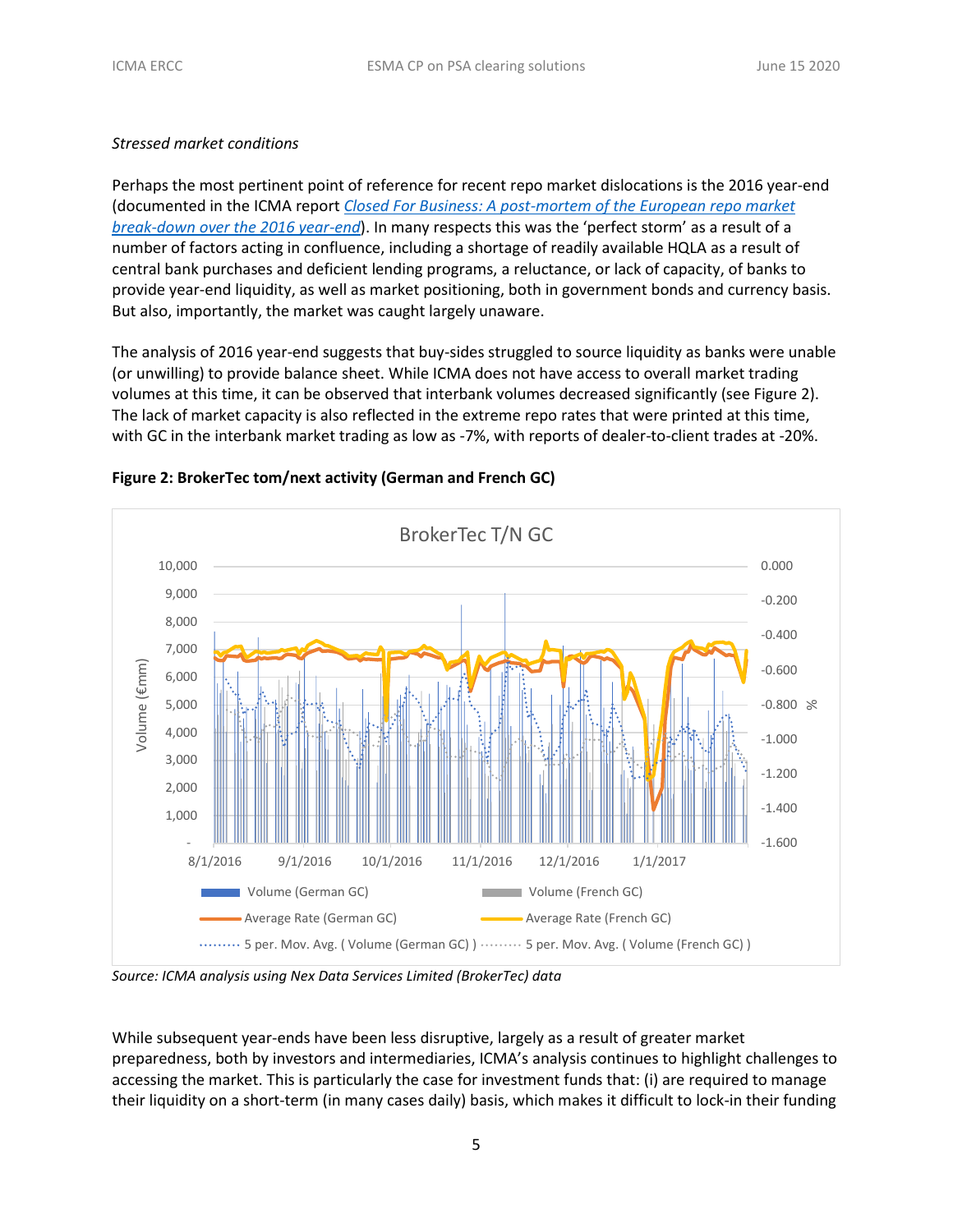needs months or even weeks in advance; and (ii) engage in primarily one-directional flows (either lenders or borrowers of cash), which provides few netting opportunities for intermediary banks and is therefore heavily capital intensive. This is highlighted in Figure 3, which is based on data provided by a European PSA, and which shows how the number of bank counterparties increases over key reporting dates, even when repo balances decrease (taken from the ICMA report, *[The European repo market at](https://www.icmagroup.org/assets/documents/Regulatory/Repo/ICMA-ERCC_2017-year-end-report_Final-150118.pdf)  [2017 year-end](https://www.icmagroup.org/assets/documents/Regulatory/Repo/ICMA-ERCC_2017-year-end-report_Final-150118.pdf)*).





The market turbulence in early 2020 created by the Covid-19 pandemic is also a reminder of how stretched repo markets can become under unexcepted, stressed conditions. ICMA's analysis (reported in the publication, *[The European repo market and the COVID-19 crisis](https://www.icmagroup.org/assets/documents/Regulatory/Repo/The-European-repo-market-and-the-COVID-19-crisis-April-2020-270420v2.pdf)*) suggests that while the European [repo market functioned relatively well through this period, this was in the face of a number of](https://www.icmagroup.org/assets/documents/Regulatory/Repo/The-European-repo-market-and-the-COVID-19-crisis-April-2020-270420v2.pdf)  [constraints, not least on banks' capacity to intermediate at a time of heightened demand, and which](https://www.icmagroup.org/assets/documents/Regulatory/Repo/The-European-repo-market-and-the-COVID-19-crisis-April-2020-270420v2.pdf)  [again highlights the dependence of market functioning on central bank intervention.](https://www.icmagroup.org/assets/documents/Regulatory/Repo/The-European-repo-market-and-the-COVID-19-crisis-April-2020-270420v2.pdf)

ICMA's ERCC conducted a snap repo survey at the end of March 2020 to ascertain changes in banks' balance sheets during the crisis. While only 22 of the usual 60 or more participants provided data, this nonetheless helps to corroborate the anecdotal reports (see Figure 4). The data suggests that most larger banks did increase their balances through March, although many smaller banks tended to reduce their repo footprint, in some cases dramatically. The sample data points to an overall increase in outstandings of about 8% from the December 2019 survey, but a median adjustment of -4.0% across the sample, indicating a greater concentration in terms of dealer capacity. It is important to consider that to the extent that trading volumes are concentrated with a few larger dealers, this actually reduces the sources of liquidity available to PSAs.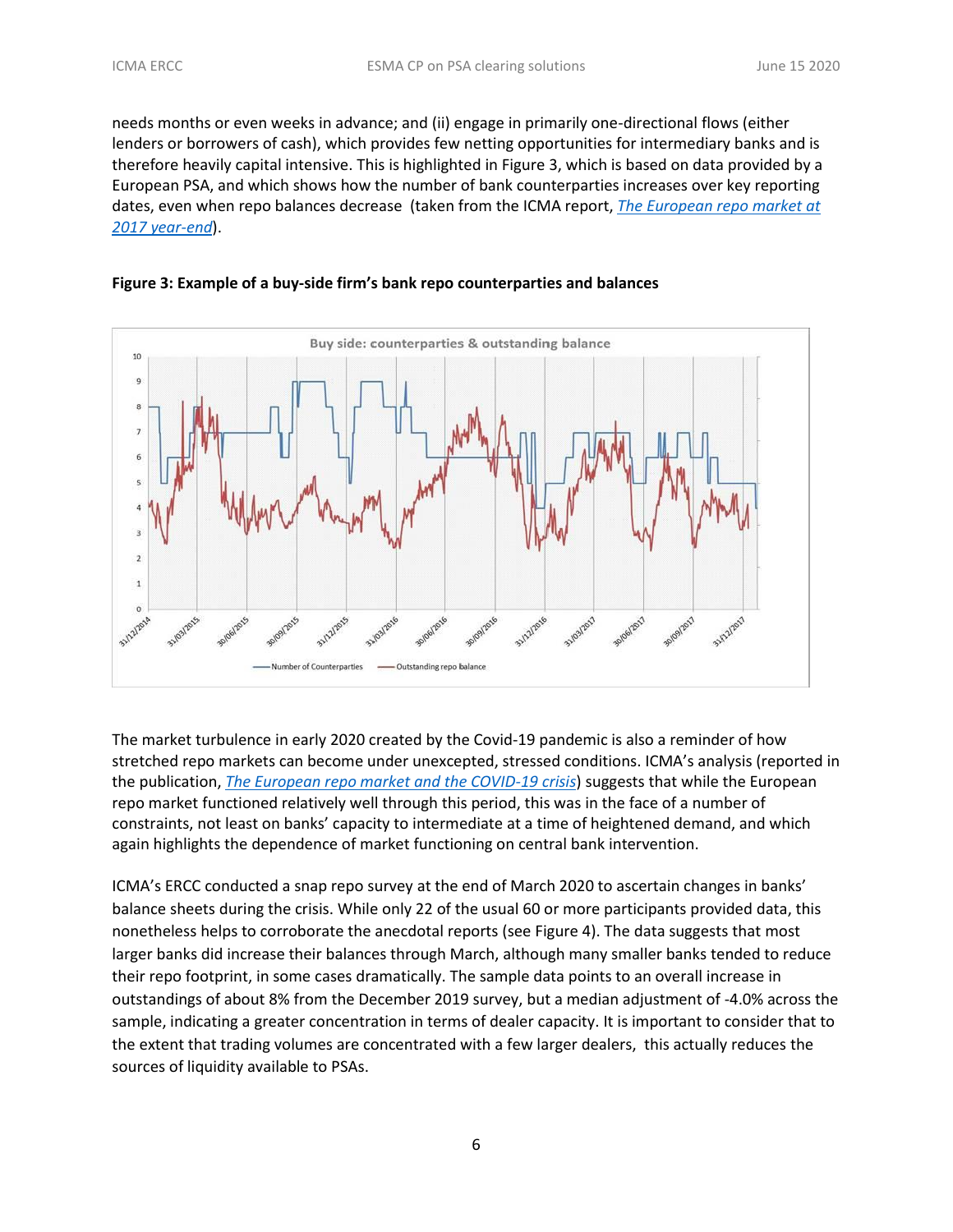



Buy-sides who were interviewed for the ICMA report suggest that while they were successfully able to manage their liquidity through the early part of March (offsetting fund outflows with positive margin inflows), as this became more challenging, and as access to the repo market became more imperative, they report that banks simultaneously began to reduce their repo capacity. Partly this was due to the approaching quarter-end (when banks ordinarily wind-down their repo books), but potentially also the result of banks increasing their direct lending to corporate clients (as the commercial paper market dried up), reducing the cash available to lend through the repo market. They note that it was ultimately ECB (and other central bank) intervention that helped to ease the mounting tension, reversing the ongoing sell-off in risk assets and freeing up banks' credit lines. They are also keen to emphasize that as helpful, and necessary, as the central bank actions were, a timelier response would have been preferred, not least as by this point some firms report having run down their liquidity buffers and were struggling to generate cash against their assets to meet margin calls.

### *Repo market liquidity for T+0*

A further, and important, consideration with respect to collateral transformation to meet CCP margin calls is the market depth and liquidity in the overnight market, which PSAs will need to access in order to meet same day margin obligations. In other words, the ability to transact repo trades for T+0 settlement is a key consideration in the market-based repo solution. Furthermore, PSA's will need enough time to work and execute the required repo transactions, process these, receive the cash on settlement, and reprocess this to meet the margin call.<sup>5</sup>

 $5$  One possible means to mitigate some of this liquidity risk is to anticipate margin calls and mange this process in advance of the actual call.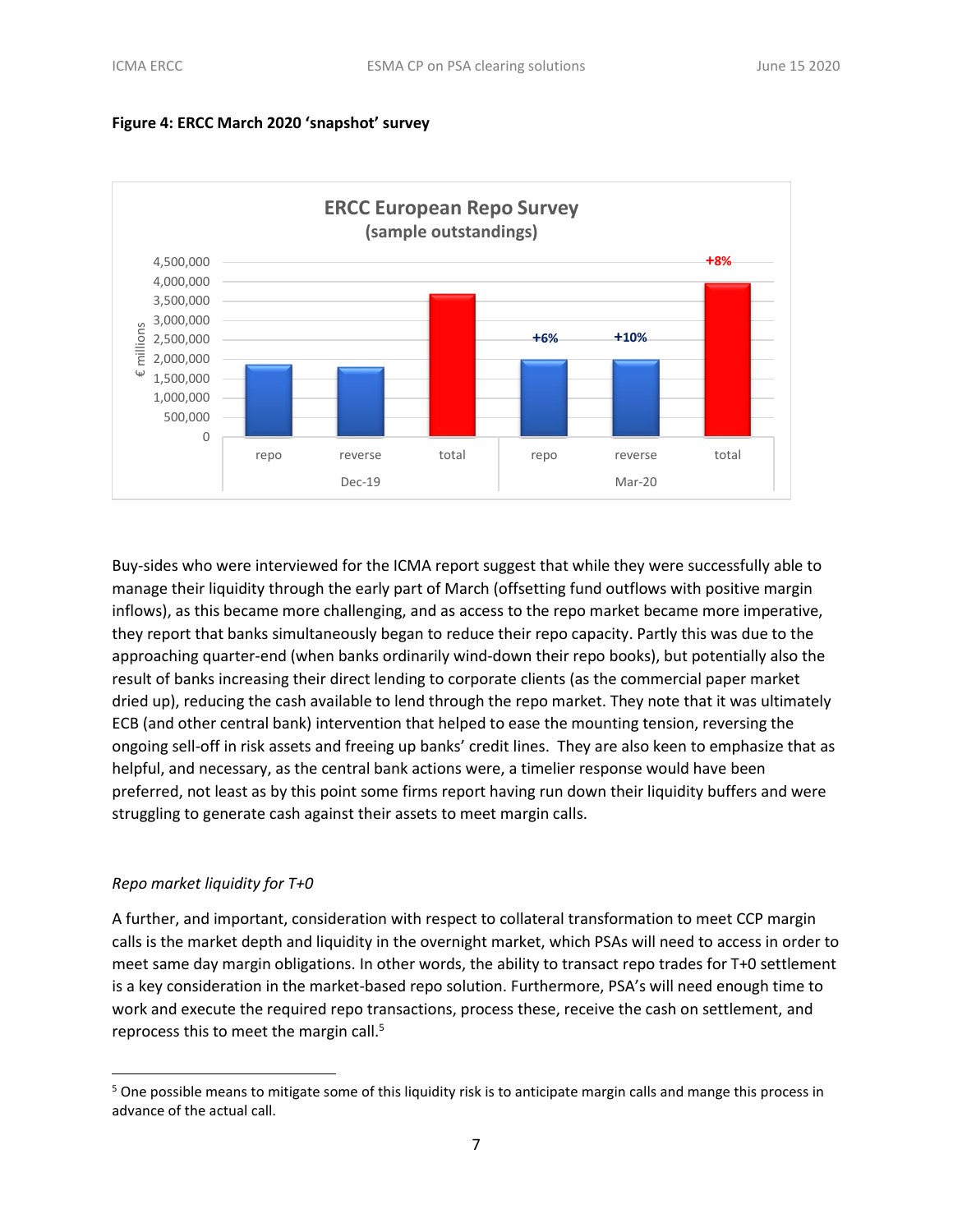As ESMA will be aware, there is no standard settlement cycle for securities financing transactions, which are purposefully intended to be highly flexible transactions in order to meet the user's specific liabilities and financing requirements. However, certain 'terms' do attract more liquidity and activity than others (notably 'tom-next' and 'spot-next'), which is largely a function of the standard settlement cycles in the underlying market (with liquidity normally consolidating on the settlement date that is one day short of the standard underlying market settlement date: e.g. T+1 in the case of T+2 markets). Based on this observation alone, one could conclude that shortening the standard settlement cycle in the Euro bond markets to T+1 from T+2 would help to generate more liquidity in the same-day ('overnight') market, similar to that observed in the US and UK repo markets.

However, another important consideration the context of the Euro bond markets is the capacity and interoperability of the underlying settlements and payments infrastructure to support a deep same-day repo market. Unlike the US or the UK, the Eurozone consists of multiple CSDs, CCPs, and payment systems, with different process cycles and cut-off times. Accordingly, liquidity for T+0 in the Euro repo markets is relatively thin, particularly by late morning or early afternoon. It should also be noted that when the Euro bond markets moved to a T+2 standard settlement cycle, a significant proportion of repo market activity did not migrate to T+1, particularly in the case of specifics, where there is greater price sensitivity to liquidity.

This disparity in liquidity conditions for different settlement dates is illustrated in Figure 5, which shows total volumes by value date for euro denominated repo activity on the BrokerTec platform on a 'snapshot' day.



### **Figure 5: BrokerTec total euro repo activity by value date (6/09/20)**

*Source: ICMA analysis using data provided by BrokerTec Europe (CME Group)*

Interbank GC repo activity during the recent crisis also illustrates the disparity between activity in the overnight and tom-next markets when the market was at its most stressed (see Figure 6).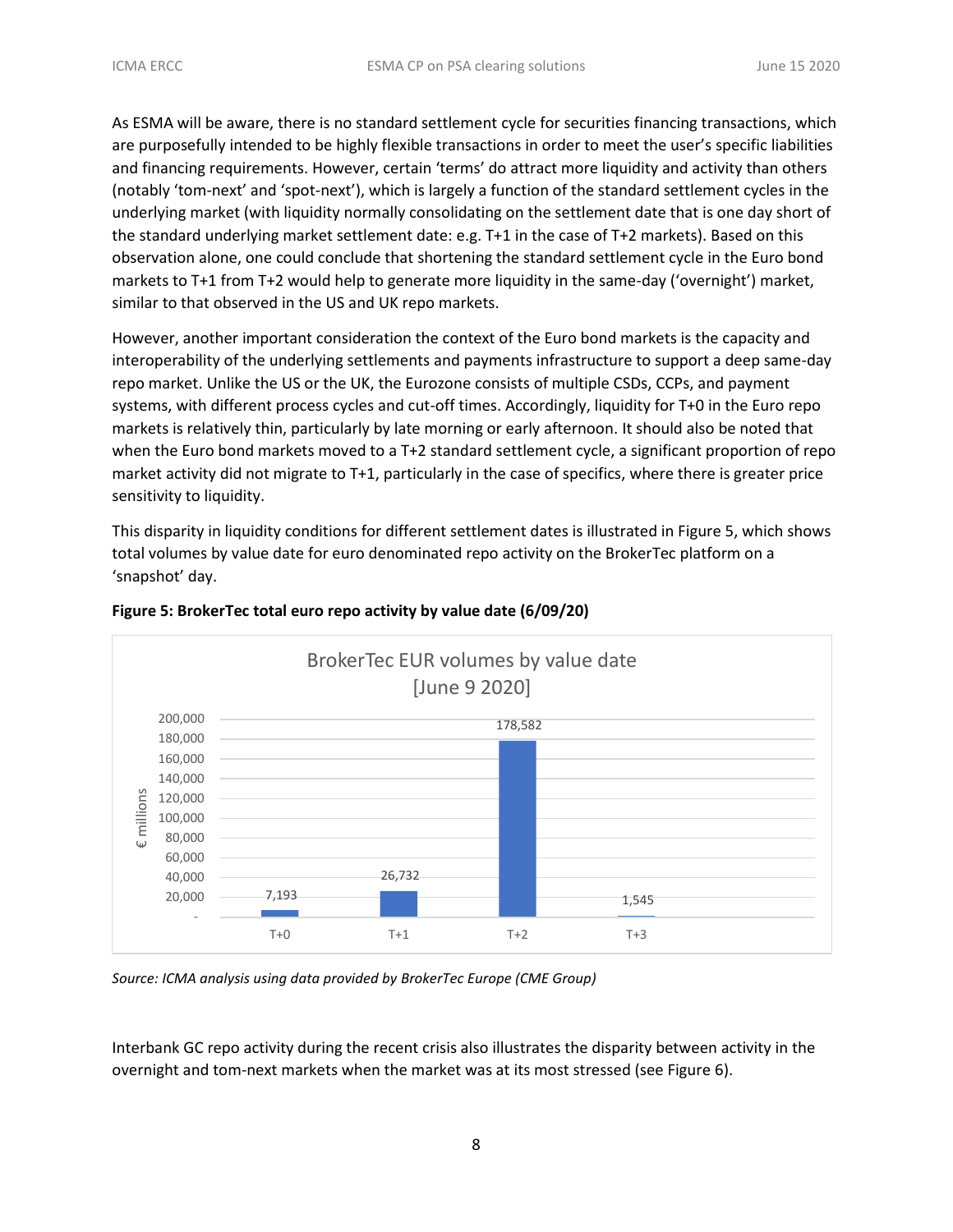

**Figure 6: BrokerTec overnight and tom-next German GC volumes**

*Source: ICMA analysis using data provided by BrokerTec Europe (CME Group)*

Triparty repo could potentially provide a more efficient means of accessing T+0 liquidity for PSAs, either bilaterally or through sponsored clearing models, and is a source of liquidity management already being utilized by some PSAs. For example, traded volumes in Eurex GC Pooling Repo, which supports a wide range of eligible collateral, and where T+0 and T+1 settlement is highly standardized, remained consistently deep throughout the Covid-19 crisis (see Figure 7).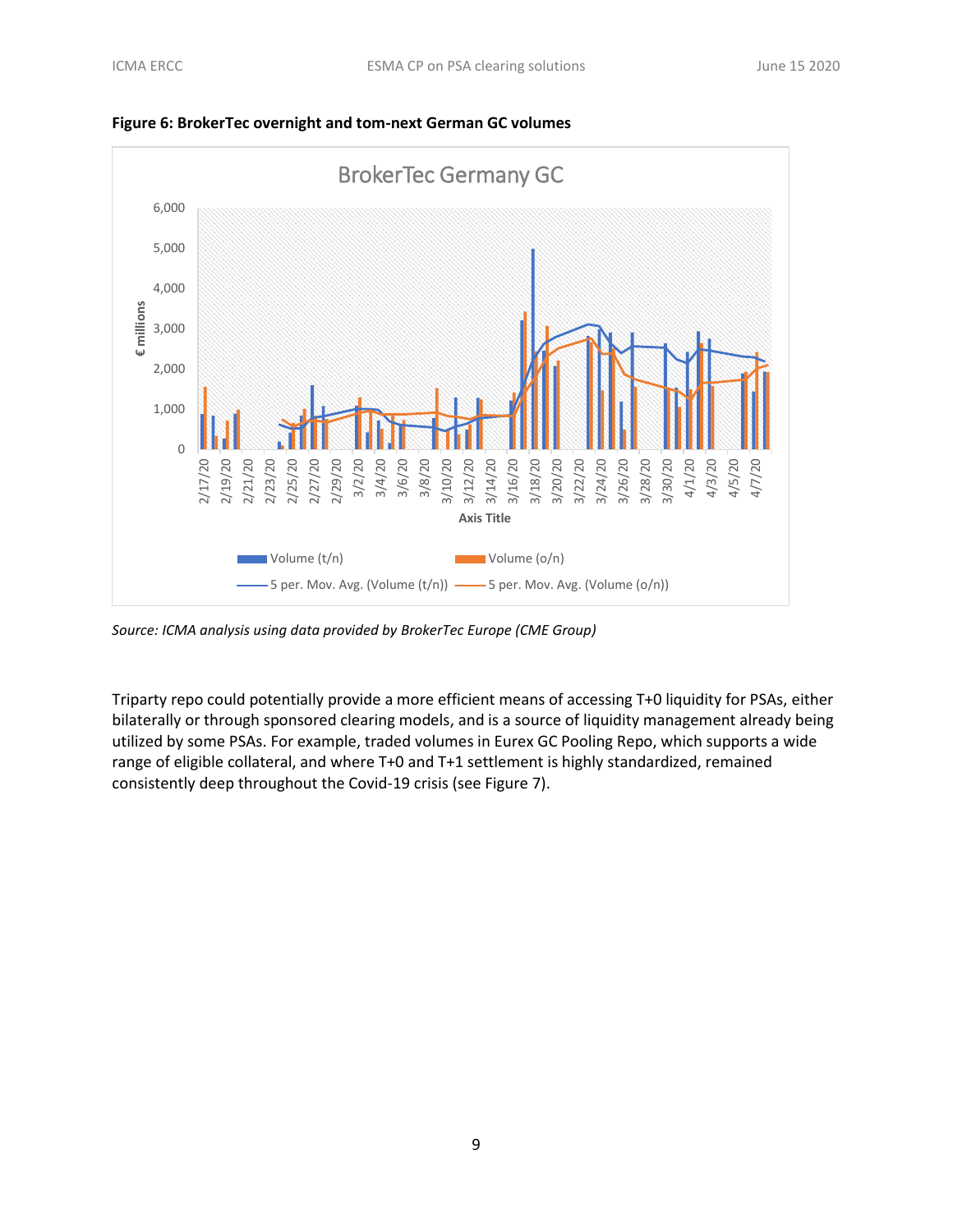

#### **Figure 7: Eurex GC Pooling**

*Source: Eurex Repo*

#### *Conclusion*

It is therefore the conclusion of the ERCC that while the repo market functions sufficiently well, most of the time, for PSAs to support the access and liquidity they require to undertake the necessary collateral transformation to manage their cash variation margin requirements, there will be times when the market cannot be relied upon. Most significantly, the timing and extent of such stressed market conditions cannot be predicted.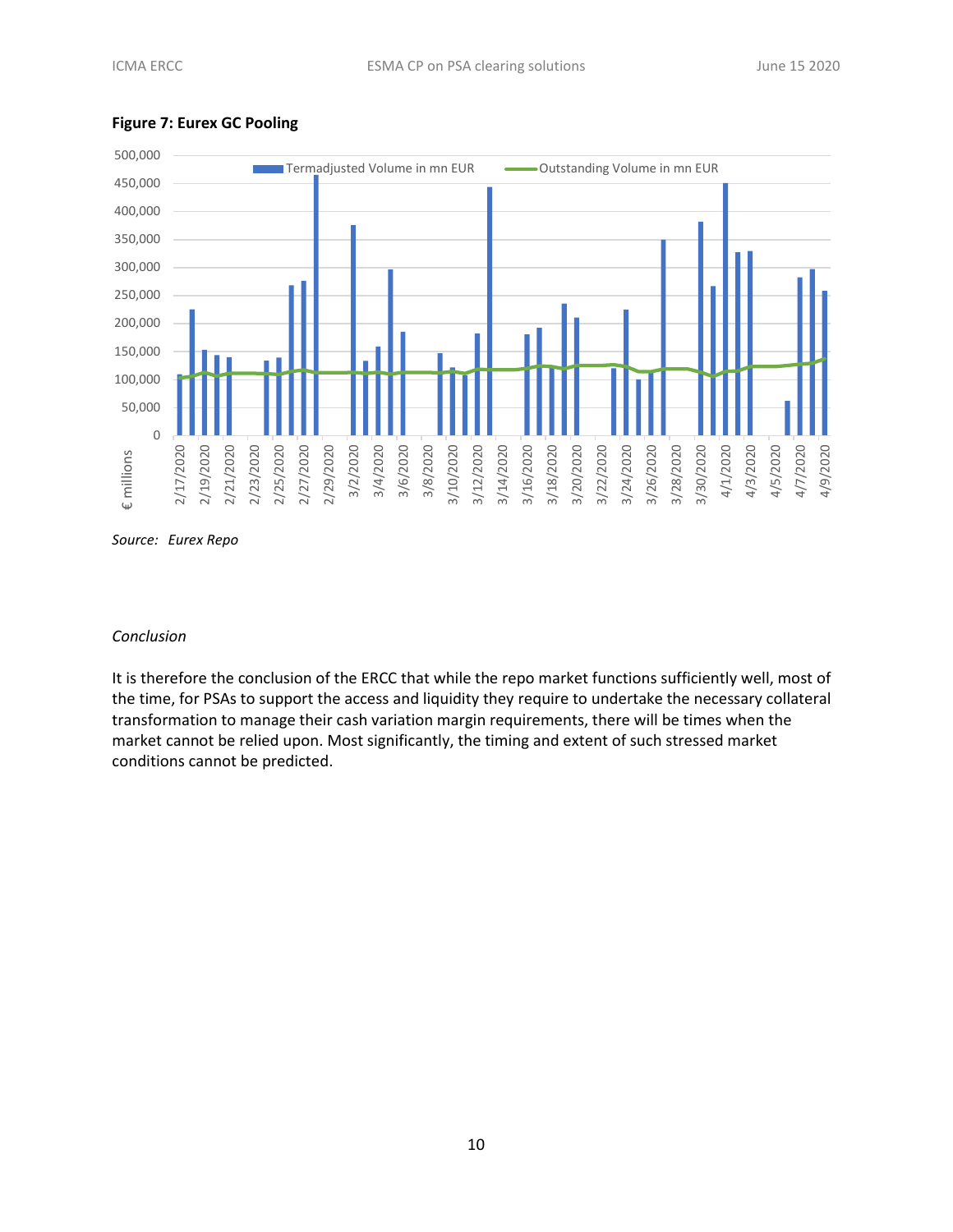## **Q25: Do you have any data with respect to PSAs' potential liquidity demand in business-as-usual? Also, do you have any data with respect to PSAs' maximum liquidity needs in stressed market conditions?**

The ERCC would defer to the responses provided by PSAs and their representative bodies. However, one possible point of concern, as discussed in the answer to Q24, relates to the capacity of the European repo market to absorb a significant increase in demand (whether cleared or bilateral) resulting from large and sustained margin calls against PSAs. The ECB's data suggests that average daily turnover in the European repo market fluctuates between €300bn and €350bn (see Figure 8). Based on the independent analysis cited in the report,<sup>6</sup> which suggest that a 1% move in swap rates would result in a EU27 PSA cash collateral requirement of €105bn to €130bn, this would appear to be a relatively significant proportion of average daily repo market turnover, which one can assume largely consists of interbank transactions (also noting that in the recent Covid-19 turmoil we saw long term euro swaps rates move in the order of 0.5%).



#### **Figure 8: Secured Euro Money Market Borrowing Average Daily Turnover**

*Source: ICMA analysis using data from the ECB Statistical Data Warehouse*

<sup>6</sup> [Baseline report on solutions for the posting of non-cash collateral to central counterparties by pension scheme](https://op.europa.eu/en/publication-detail/-/publication/3eae9bbe-6d06-11e5-9317-01aa75ed71a1/language-en)  [arrangements:](https://op.europa.eu/en/publication-detail/-/publication/3eae9bbe-6d06-11e5-9317-01aa75ed71a1/language-en) a report for the European Commission prepared by Europe Economics and Bourse Consult